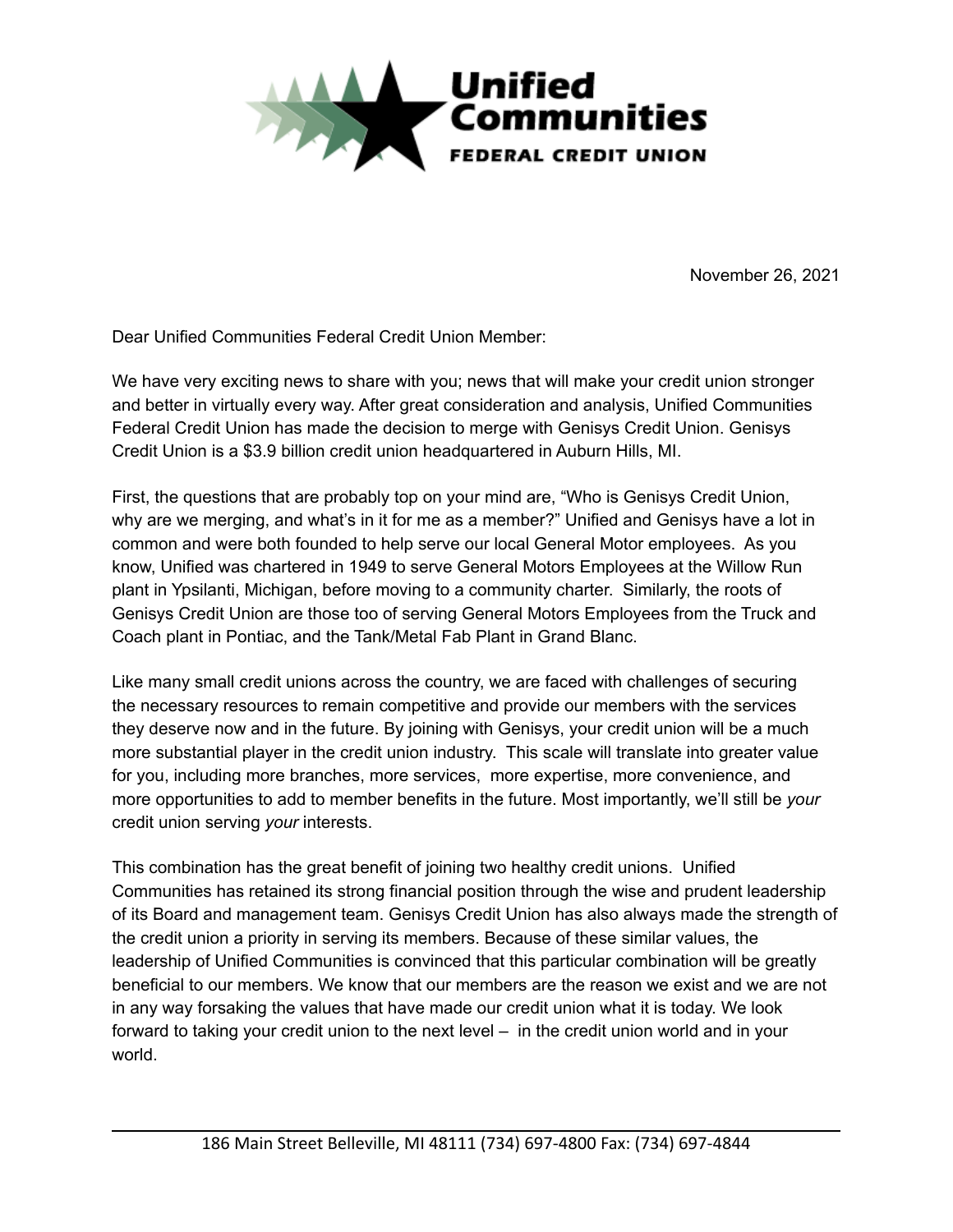

Some of the benefits that you will receive from your new, larger credit union include:

- A larger branch network. Genisys currently has 28 branches in southeast Michigan, including a new branch in Van Buren Township/Belleville, featuring a drive-up ATM and drive-thru.
- Expanded access to your accounts through the Genisys full-service Contact Center, where you call, e-mail or chat with us, rather than visiting a branch.
- The latest in mobile and online banking technology, including remote deposit, card controls, and bill payment through your smartphone or computer
- Available credit through the Genisys consumer loan and mortgage departments
- Valuable financial guidance and service through Genisys Investment Services
- Debit Rewards on all of your signature-based debit card transactions
- Genius High-Yield Checking
- Improved deposit and loan rates
- Business banking solutions

Over the next few months, we will be providing you with additional information on our proposed merger and what it means to you. This is critically important because you will be asked to cast your vote to approve the merger. We're hoping for a 100 percent approval rate, as we already have from both of our boards, and will provide you with all the information you'll need to cast a positive vote. Once the vote has been taken we'll move forward to integrate your accounts and communications into the Genisys system. We promise to keep you updated as this combination continues.

As President and CEO of your credit union, I am extremely excited about this new opportunity and confident that the combined organization will lead to even greater value for our members.